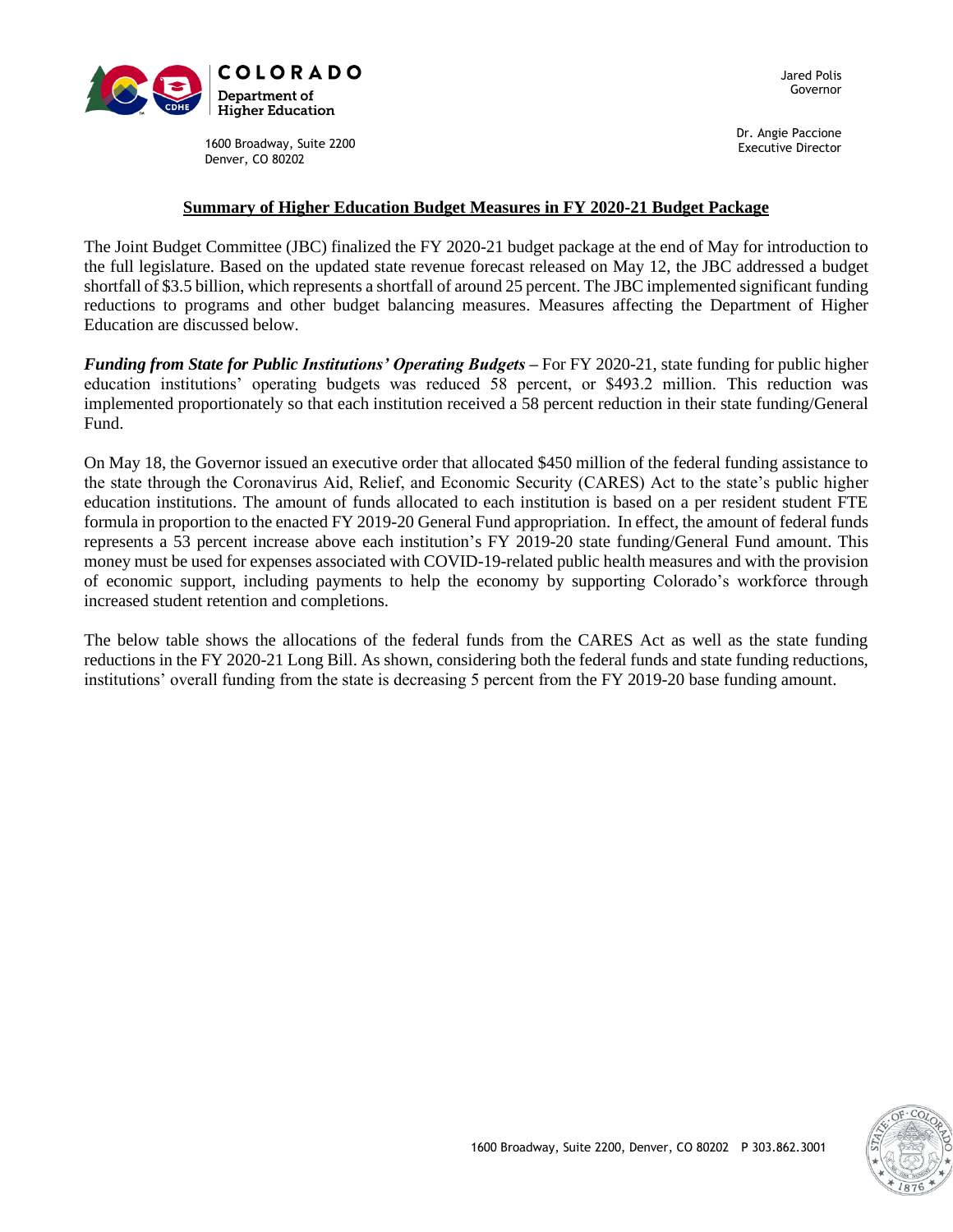|              | <b>Federal Funds</b><br>through CARES<br>$Act^*$ | FY 2020-21<br><b>State Funding</b><br><b>Reduction</b> | <b>Overall Change</b><br>from FY 2019-<br><b>20 Base State</b><br><b>Funding</b> |
|--------------|--------------------------------------------------|--------------------------------------------------------|----------------------------------------------------------------------------------|
| Adams        | \$9.1                                            | (\$10.0)                                               | $-5\%$                                                                           |
| Mesa         | \$17.0                                           | (\$18.7)                                               | $-5\%$                                                                           |
| Metro        | \$33.7                                           | $(\$36.9)$                                             | $-5\%$                                                                           |
| Western      | \$8.0                                            | $(\$8.7)$                                              | $-5\%$                                                                           |
| <b>CSU</b>   | \$90.4                                           | $(\$99.1)$                                             | $-5\%$                                                                           |
| <b>FLC</b>   | \$7.5                                            | $(\$8.2)$                                              | $-5%$                                                                            |
| <b>CU</b>    | \$127.7                                          | (\$140.0)                                              | $-5\%$                                                                           |
| <b>Mines</b> | \$13.4                                           | (\$14.7)                                               | $-5%$                                                                            |
| <b>UNC</b>   | \$24.9                                           | $(\$27.3)$                                             | $-5%$                                                                            |
| <b>CCCS</b>  | \$100.5                                          | (\$110.1)                                              | $-5\%$                                                                           |
| <b>CMC</b>   | \$4.8                                            | $(\$5.2)$                                              | $-5\%$                                                                           |
| <b>AIMS</b>  | \$5.6                                            | $(\$6.2)$                                              | $-5\%$                                                                           |
| <b>ATCs</b>  | \$7.4                                            | $(\$8.1)$                                              | $-5\%$                                                                           |
| Total        | \$450.0                                          | $(\$493.2)$                                            | $-5\%$                                                                           |

\* For expenses between March and December 2020.

*State Funding for Capital Construction/Renewal/IT –* The amount of funding for capital construction, renewal and IT projects at institutions of higher education varies widely from year to year. In February, the Capital Development Committee and Joint Technology Committee recommended the JBC fund \$124.7 million for higher education capital construction/renewal, \$28.2 million for controlled maintenance, and \$23.4 million for IT. The budget shortfall resulting from COVID-19, however, caused the JBC to eliminate most of this funding in the FY 2020-21 budget.

The current FY 2020-21 budget includes no funding for capital construction, renewal or IT. It does include \$2.0 million for the controlled maintenance emergency fund managed by the Office of the State Architect. Further, there is currently a bill that would transfer \$49 million to the Capital Construction Fund. The Capital Development Committee would allocate these funds to controlled maintenance and renewal projects, some of which will be higher education projects.

## *Other Reductions*

#### **Educator Loan Forgiveness Program –** *Cut*

\$1,618,016 General Fund across the two years (\$500,000 in FY 2019-20 and \$1,118,016 and 1.5 FTE in FY 2020- 21. Provided up to \$5000 loan forgiveness annually for up to 100 rural educators, exponential program growth over 5 years.

#### **Growing Great Teachers Grant Program –** *Cut*

\$2,299,100 General Fund across the two years (\$1,125,000 in FY 2019-20 and \$1,174,100 and 0.5 FTE in FY 2020- 21). Provided training and stipends for teachers who serve as mentors for teacher candidates participating in clinical practice.

## **Second Chance Scholarships Program –** *Cut*

\$560,227 General Fund across the two years (\$200,000 in FY 2019-20 and \$310,227 and 1.0 FTE in FY 2020-21). Provided scholarships and counseling to assist persons who were previously committed to the Division of Youth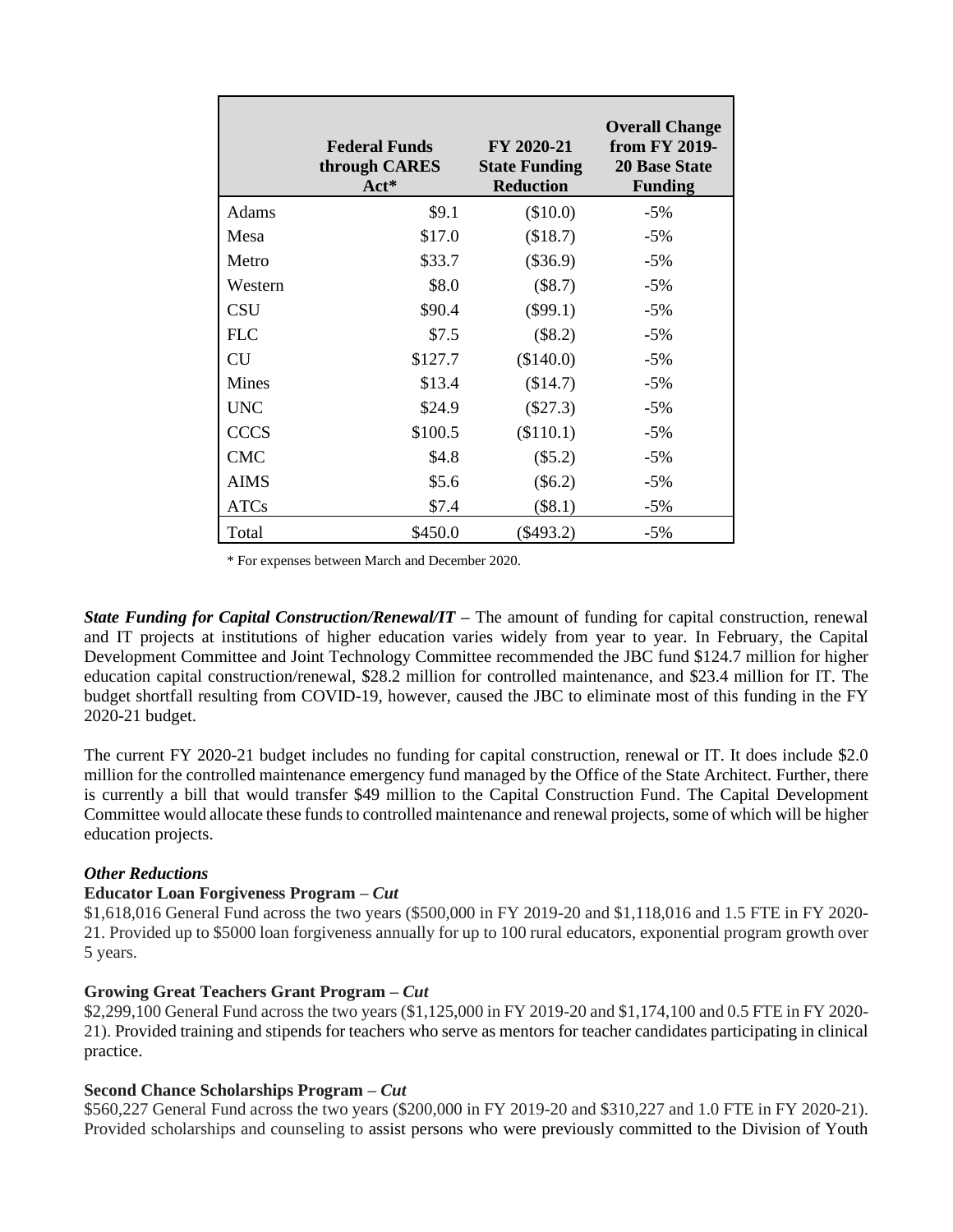Services and are pursuing a postsecondary credential. \$50,000 of the program's FY 2019-20's appropriations were preserved to fund scholarships.

## **Department Budget Request (R11) Colorado Opportunity Scholarship Initiative –** *Reversal of Previous Action*

Removed the \$3.0 million General Fund increase for COSI. Would have provided additional \$3 million to COSI for scholarships and support services, bringing total annual appropriation to \$10 million.

### **Colorado Opportunity Scholarship Initiative –** *Cut*

\$1,000,000 General Fund in FY 2020-21, \$6 million remaining appropriation for FY 2020-21.

COSI provides scholarships and wraparound support services to students around the state, this cut will impact operations but does not eliminate the program.

#### **Department Budget Request (R6) Area Technical College Grant Program –** *Reversal of Previous Action*

Removed the previously approved \$3,171,650 General Fund appropriation for the Area Technical College Grant Program. Program would have provided grants to area technical colleges for identified capital construction and equipment purposes.

## **Department Budget Request (R5) Accountability Dashboard –** *Reversal of Previous Action*

Removed the funding for the new positions (\$123,802 General Fund and 1.4 FTE in FY 2020-21, annualizing to \$125,385 and 1.5 FTE for the second and final year of the positions). Request would have provided additional Data, Research, Policy FTE to allow for additional data analysis and data democratization

#### **Department Budget Request (R7) Chief Educational Equity Officer –** *Reversal of Previous Action*

Removed the funding for the new position, \$123,892 General Fund and 0.9 FTE in FY 2020-21, annualizing to \$130,120 and 1.0 FTE plus centrally appropriated amounts in FY 2021-22. Staff position to advance statewide equity work.

#### **Inflationary adjustment for Colorado Geological Survey –** *Reversal of Previous Action*

Removed the previously approved \$81,873 total funds inflationary adjustment for FY 21. The Colorado Geological Survey is housed at CSU Fort Collins and provides statewide geology research and service.

#### **Dependent Tuition Assistance Program/Work Study –** *Offset Increase*

Reduced the work-study line item by \$284,000 to offset a previously approved increase of the same amount in the DTAP line. DTAP is an entitlement program providing tuition and room and board payments on behalf of dependents of police and firefighters killed or permanently disabled in the line of duty.

#### **Rural Teaching Fellowships –** *Cut*

The committee previously approved an appropriation of \$1,209,354 General Fund and 0.8 FTE for the Rural Educator Recruitment, Retention, and Professional Development line item; this line item was subsequently reduced by \$500,000 General Fund for a total of \$704,354 General Fund. The overall line items supports multiple programs authorized under Sections 23-76-101 through 106, including funding for a rural education coordinator, funding for the high school teacher cadet program in rural schools, stipends for student teachers doing student teaching in rural areas, stipends for teachers in rural areas pursuing alternative teacher certification, and stipends for rural teachers who are pursuing National Board Certification and teachers pursuing other specified professional development activities.

#### **Private COF Enrollment Increase –** *Reversal of Previous Actions*

Removed the \$31,815 increase for private COF, with the intent to make further adjustments to the line item based on the final amount of the stipend. By statute, private COF must be 50% of the amount of the stipend at public institutions. College Opportunity Fund Stipend payments act as a voucher for resident undergraduates to reduce their overall tuition cost.